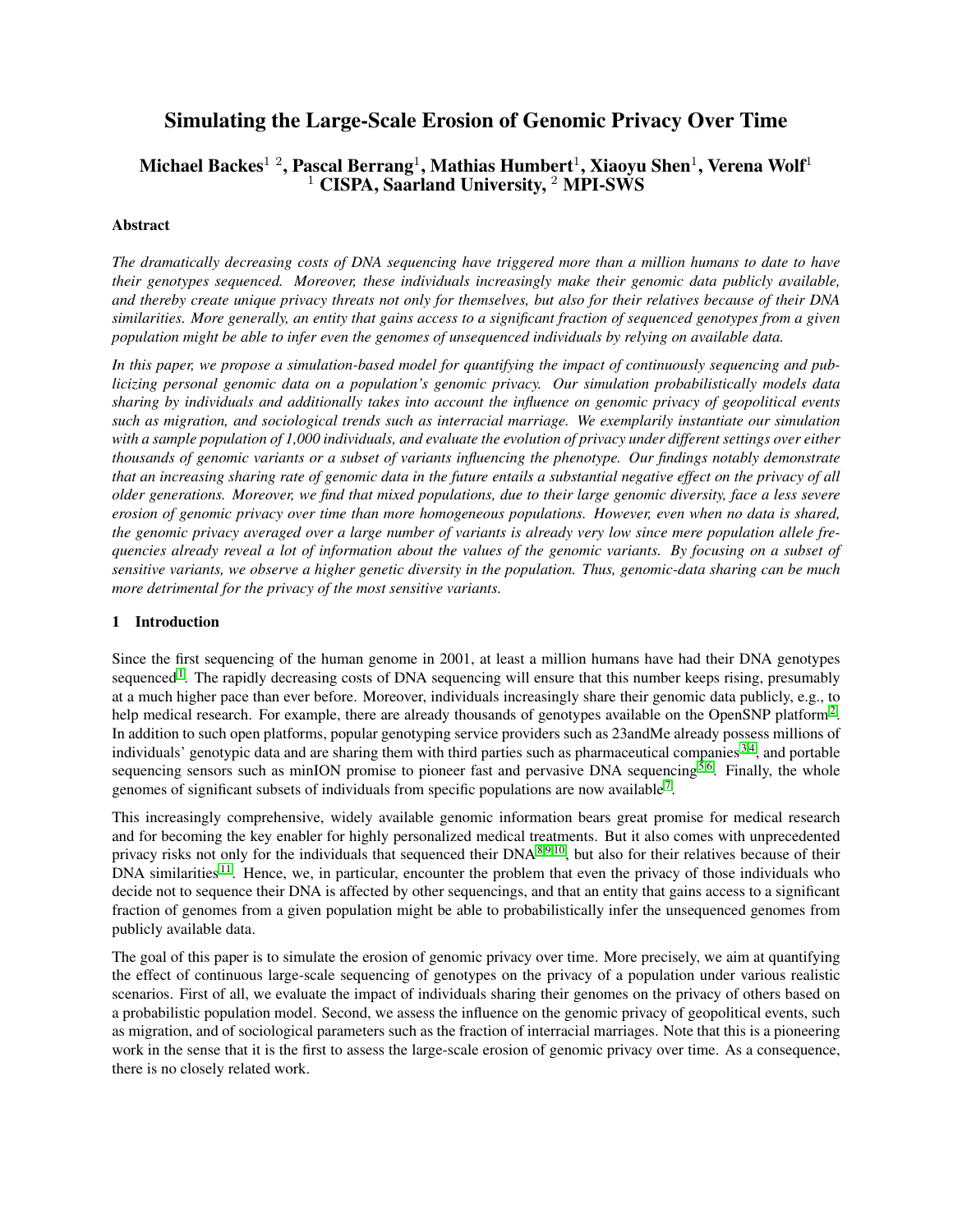We run our simulations on a sample population of 1,000 individuals distributed over 5 generations. First, we evaluate the evolution of genomic privacy on 6,000 genomic variants located on chromosome 19. We note that the global population's genomic privacy erodes superlinearly in the sharing rate, i.e., the sharing behavior of others has a detrimental effect on the privacy of everyone. We also observe that an increasing sharing rate of genomic data in the future can also have a substantial negative effect on the privacy of all older generations. Moreover, we find that mixed populations, due to their large genomic diversity, face a less severe erosion of genomic privacy over time than more homogeneous populations. However, the average genomic privacy level is already quite low without any observed data (baseline). This can be explained by the fact that most of the population carries the same variants in general. Finally, focusing on a subset of sensitive variants (e.g., correlated with a disease), we observe that, for most of these variants, the baseline genomic privacy is much higher than the one with all variants of chromosome 19.

## 2 Population and Threat Models

We consider a probabilistic population model over a variable number of  $k$  generations. Starting with generation 0, which consists of  $n_f$  individuals – so called founders –, the individuals then mate, have children and share their genome with a certain probability. We introduce, hereafter, all parameters used in our simulations.

Birthrate. The number of children of a couple in our population is randomly determined based on a Gaussian distribution with mean  $\beta$  (known as the birthrate) and standard deviation 1. We round each number generated with the Gaussian distribution to the closest non-negative integer. Note that the Poisson distribution could also be used as it generates discrete and positive values only.

**Sharing Genomic Data.**  $\gamma(i)$  represents the proportion of individuals in the *i*-th generation of the population who have their DNA sequenced and who share it online or with strong attackers such as big direct-to-consumer companies having access to millions of genotypes in their database. Since it is most likely that this proportion will increase in future generations, we allow instantiations of this parameter to depend on the actual generation. The proportion may range from  $\gamma(i) = 0$  if no individual has his/her DNA sequenced and shared to  $\gamma(i) = 1$  if everyone in this generation shares his/her genomic data.

Mating Behavior. Our model excludes relationships between individuals up to degree 2, including sisters, brothers, and also cousins. To account for interracial mating,  $\alpha$  represents the probability of an individual mating an individual from a different ethnical group. So,  $\alpha = 0$  means there is no interracial mating, whereas  $\alpha = 0.5$  means that chances are equally high that the partner is either randomly chosen from the individuals of the same ethnicity or from the individuals of all other ethnicities. As we focus in this work on autosomal chromosomes (non-sexual chromosomes), we do not distinguish males and females when selecting partners, for simplicity.

Immigration. The last but not least interesting parameter we explore is the degree of population diversity stemming from immigration. δ represents the immigration rate, that we define as the proportion of immigrants per generation (relative to the current generation's population).

Adversarial Model. We assume the adversary can gain access to a significant fraction of sequenced genomes, be it because they are publicly available or because of access to the databases of global players such as 23andMe or Illumina. Moreover, we assume the adversary can gather background knowledge on the family relationships, e.g., from genealogical databases or online social networks.

## 3 Computational Model

In order to assess the genomic privacy erosion at large, we rely on simulations, since this is the standard approach for complex models of population dynamics, which ensures scalability and easy adaption and extension. The simulations are split into two separate steps, namely (1) generating the population and (2) calculating the extent to which the genomes of the population can be inferred from the observed data.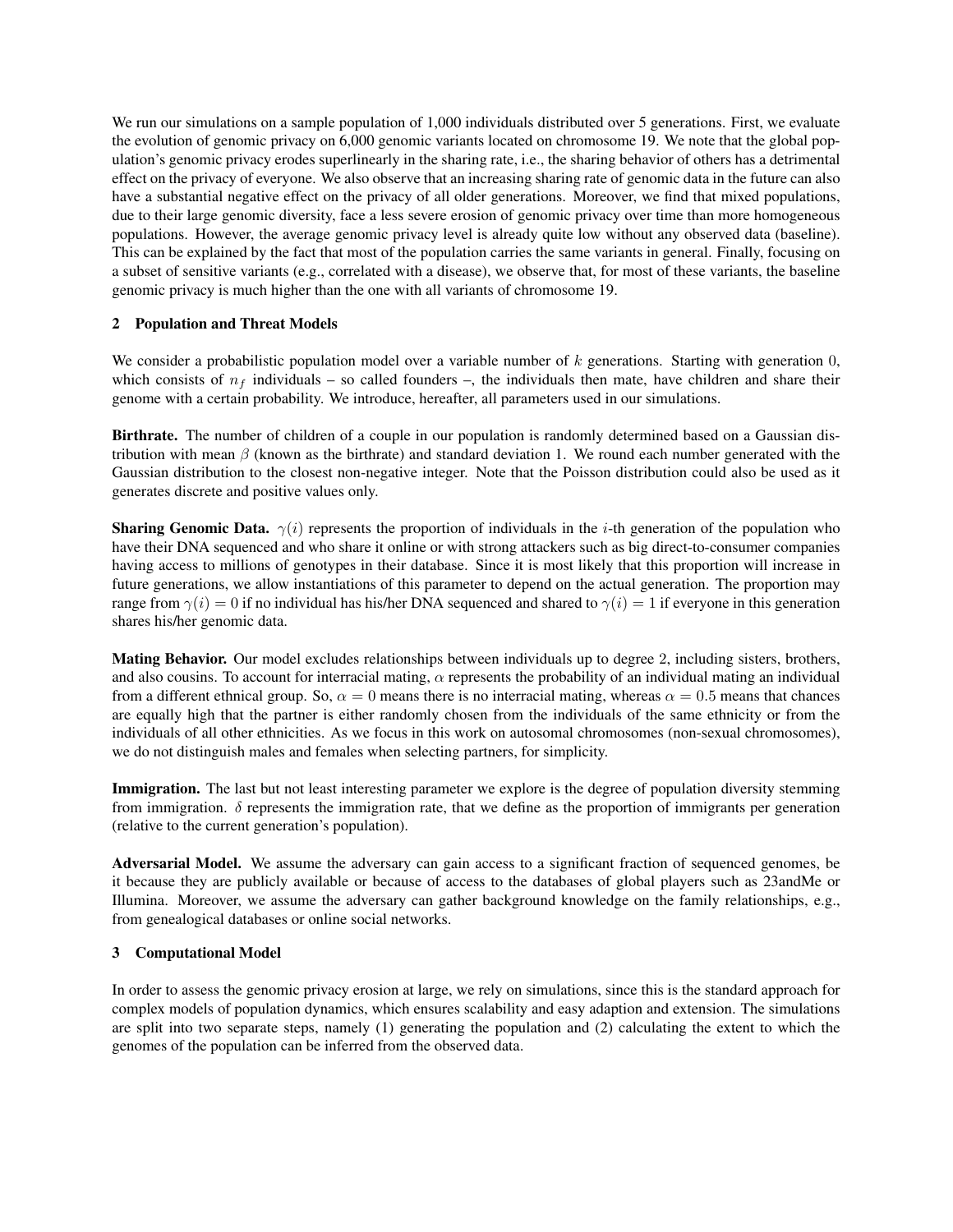<span id="page-2-0"></span>

Figure 1: A sample population annotated with the different parameters of our model.

#### Generating Populations

The first step aims at generating a realistic population and its genomes, based on the mating, birthrate, and immigration parameters presented in the previous section. To this end, we construct a large pedigree of k generations based on  $n_f$ founders in the 0th generation by successively generating future generations. For each generation except the first  $(i > 0)$ , we add immigrants to our population according to the immigration rate  $\delta$ .

Then, we choose partners for as many individuals as possible. The partner is randomly chosen from the set of individuals from the same origin (excluding those up to relationship degree 2) with probability  $1 - \alpha$  and from the set of individuals of other ethnicities with probability  $\alpha$ . Each pair of individuals has max $(0, |c|)$  children (closest, nonnegative integer to c), where c is randomly sampled from the Gaussian distribution  $\mathcal{N}(\beta, 1)$ . We sample the genome of each child from the genomes of the parents, following Mendelian inheritance laws. More precisely, we first randomly pick one of the two alleles at a given position of the mother, then we repeat this uniform sampling for the father, and finally merge the two resulting alleles together to derive the child's base pair at this position. We repeat this process over the whole varying (i.e., polymorphic) positions in the genome, independently from any other position. We do not take into local linkage disequilibrium structure when creating the next generation offsprings. This modeling assumption allows us to generate populations of thousands of individuals very efficiently.

Figure [1](#page-2-0) shows a sample pedigree of  $k = 5$  generations based on  $n_f = 200$  founders. If we assume that the founders are of different ethnicities than the immigrants, it can be easily recognized that  $\alpha > 0$ , because there are immigrants mating with descendants of the founders. Note that, since the illustration only shows a subset of all individuals, some arrows have been omitted.

#### Inferring Hidden Genomes

In the second step, we assume that a certain percentage of people in the whole population get their genomes sequenced and released according to the parameter  $\gamma(i)$ . We thus randomly select a fraction of  $\gamma(i) \cdot |Y_i|$  individuals from the population  $Y_i$  at the *i*-th generation. These selected genomes are then assumed to be observed by the adversary. We represent these observed genomic data as  $X_{obs}$ .

In order to infer the rest of the population's genomes based on the observed genomes, we rely upon the belief propagation algorithm (also called message-passing or sum-product). This algorithm propagates evidence (i.e., observed genomes) to other variables (i.e., unobserved genomes) in a Bayesian network encompassing the dependencies be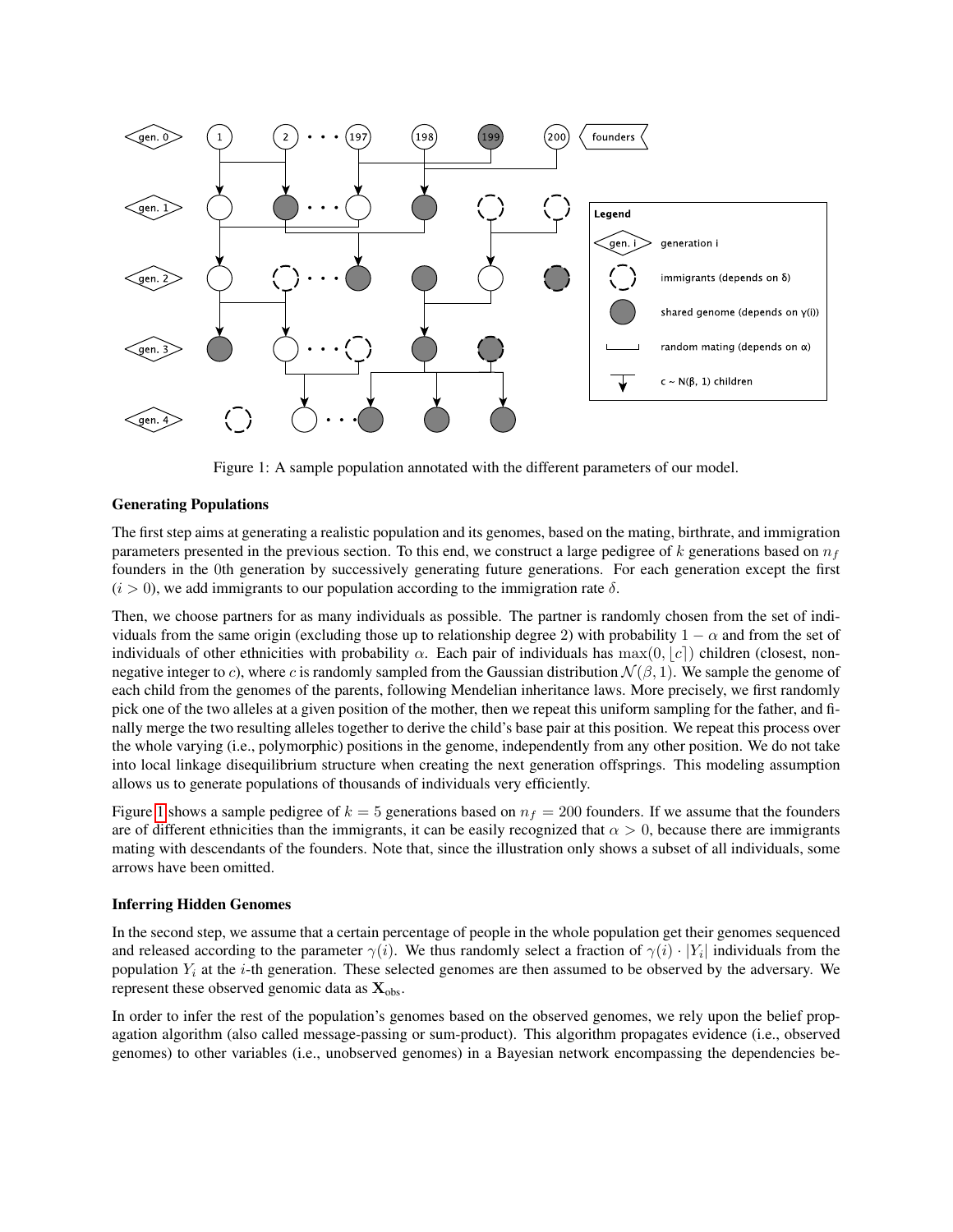tween the individuals' genomes  $12,13,14$  $12,13,14$  $12,13,14$ .

If  $P(X)$  represents the joint probability distribution of m genomic variants of n individuals (where n is the size of the population), inference is in general exponential in  $nm$ , which is computationally intractable when n and m are large. However, due to the Mendelian inheritance laws, and under the assumption that the variants are independent of each other, we can split this global joint distribution into smaller local probability functions:

$$
P(\mathbf{X}) = \prod_{g_i \in \mathcal{G}} \prod_{r_j \in \text{founders}} P(\mathbf{X}_j^i) \prod_{r_k \in \mathcal{R} \setminus \text{founders}} P(\mathbf{X}_k^i \mid \mathbf{X}_{m(k)}^i, \mathbf{X}_{f(k)}^i),\tag{1}
$$

where G is the set of genomic variants, R is the set of individuals in the population, and  $m(k)$  and  $f(k)$  are the mother and the father of  $k$ .

This factorization allows us to deal with much smaller probability distributions represented by n nodes in  $m$  independent Bayesian networks. In every Bayesian network, the  $n$  nodes are connected to each other by directed edges representing the conditional probabilities given by Mendelian laws, each child node in the graph having two parent nodes, exactly like in real biological life. Only the founders have no parent in the Bayesian network.

By transforming the original Bayesian networks into a junction trees, or clique trees (which remove the loops in the original Bayesian networks that appear when there are siblings in the population), the belief propagation algorithm converges in only two iterations (one forward and one backward). It is worth noting that, although this step is in general computationally hard, in our case, the cliques are straightforwardly created by merging each child node with its two parent nodes. So, every child and its parents form a clique of size 3. The computational complexity of the belief propagation algorithm is linear in the number of node  $n$ , in the number of variants  $m$ , but exponential in the maximal clique size (also called treewidth). This size is equal to 3 in our case, which is negligible compared to  $n$  and  $m$ . Therefore, running belief propagation on the junction tree enables us to rinfer the whole population's genomes with complexity linear to  $nm$ .

Note that the assumption of variants being independent of each other can be justified as we assume here that individuals either release all their genomic data or none. Thus, considering linkage disequilibrium – i.e., dependencies between genomic variants – would not bring much more inference power to the attacker. This assumption was also made in previous works <sup>[15,](#page-7-13)[16](#page-7-14)</sup>, and it allows us to significantly reduce the computational complexity of our algorithm and make it tractable for thousands of variants and one thousand individuals in the considered population.

The belief propagation algorithm eventually outputs the marginal posterior probabilities of all individuals at every genomic position given the observed genomes, i.e.,  $P(\mathbf{X}_j^i \mid \mathbf{X}_{obs})$  for all  $g_j \in \mathcal{G}$  and  $r_i \in \mathcal{R}$ . As suggested by Wagner<sup>[17](#page-7-15)</sup>, we rely upon the success of the inference attack,  $P(\mathbf{X}_{j}^{i} = x_{j}^{i} | \mathbf{X}_{obs})$ , where  $x_{j}^{i}$  is the actual value of the variant, as a metric to measure privacy (more precisely, the success rate quantifies the loss of genomic privacy). When we consider multiple variants, we average the success rate over all considered variants. For instance, to measure the success rate of an adversary inferring all variants of an individual  $r<sub>i</sub>$ , we rely upon the following formula:

$$
\frac{1}{|\mathcal{G}|} \sum_{g_i \in \mathcal{G}} P(\mathbf{X}_j^i = x_j^i \mid \mathbf{X}_{obs})
$$
\n(2)

Figure [1](#page-2-0) also exemplarily shows individuals who have shared their genome. In this illustration, we rely on a sharing rate, which increases from generation to generation. In our simulations, we would then use the genomes of the grey nodes to infer the genomes for the rest of the population using our belief propagation algorithm.

#### 4 Simulation Results

In this section, we first introduce concrete instantiations of our parameters, and then present the most interesting findings of our experiments.

#### Model Instantiations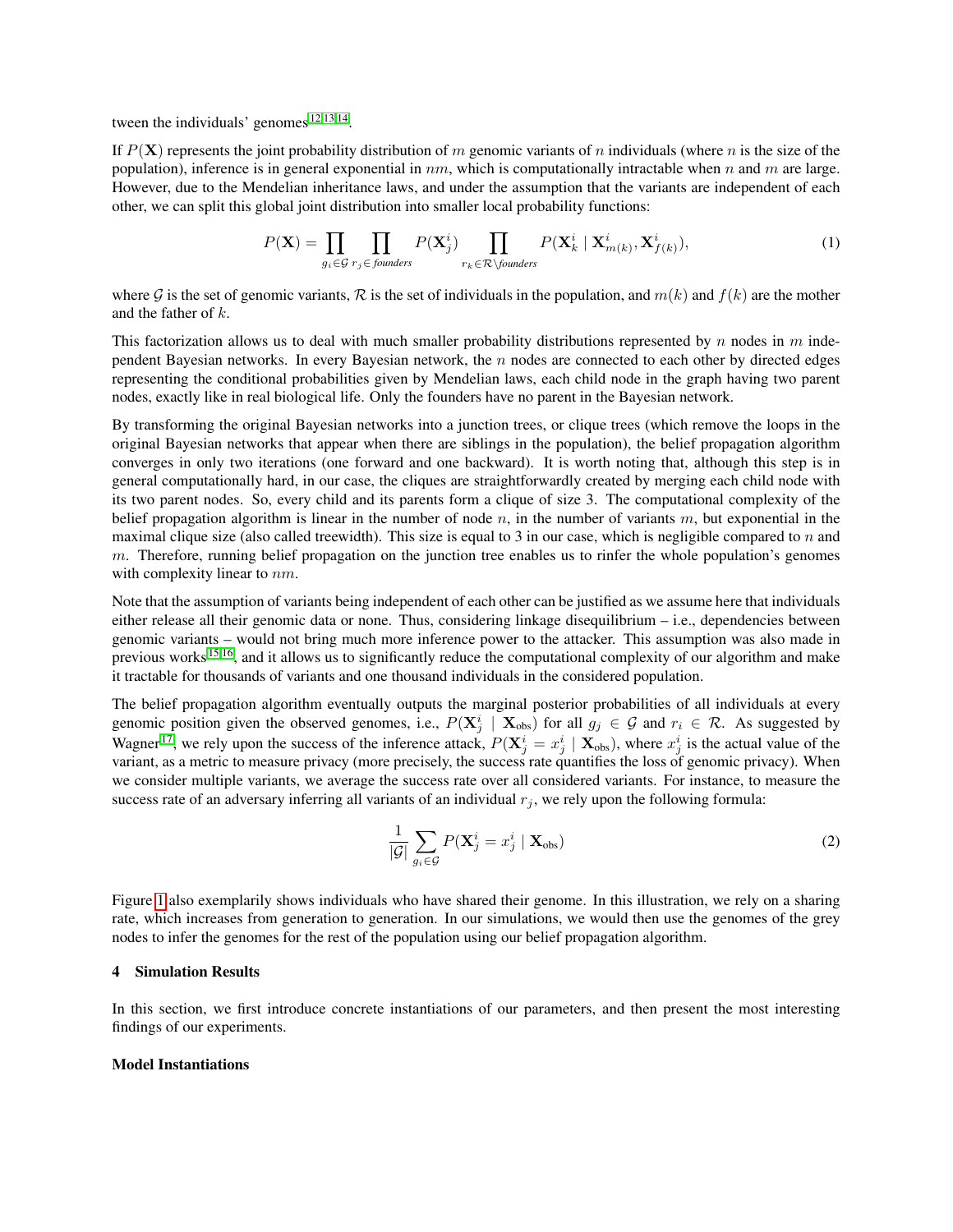<span id="page-4-0"></span>



(a) Success rate with varying sharing rates and minor allele frequencies (CEU-0I-0.5M-uni).

(b) Success rate with varying sharing rate and four different scenarios, namely CEU-0I-0.5M-uni, MIX-0I-0.5M-uni, MIX-10I-0.1M-uni and MIX-10I-0.5Muni.



(c) Success rate with varying linearlyincreasing sharing rate, for all generations (CEU-0I-0.5M-lin). Note that generation 0 never shares any data.

Figure 2: Simulations using 6,000 SNPs on chromosome 19.

For all our simulations, we set the birthrate equal to the official U.S. rate (2012), i.e.,  $\beta = 1.88$ . As for the sharing rate, we consider two different settings. The first instantiation assumes a uniform sharing rate  $\gamma(i) = \gamma_{\text{global}}$  for all generations. We also study the case where younger generations share more data than older ones. In order to simulate this behavior, we assume a linearly increasing sharing rate  $\gamma(i) = \frac{i \cdot |Y|}{10 \cdot |Y_i|} \gamma_{\text{global}}$ , where  $|Y|$  is the size of the whole population. This is equal to  $\frac{i \cdot k}{10} \gamma_{\text{global}}$  if the size of the population remains stable over generations. Of course,  $\gamma_{\text{global}}$ has to be set according to k such that  $\gamma(i)$  never exceeds 1.

Now, we present the various combinations of the other parameters and the underlying populations we consider. We label the combinations using the following scheme:

$$
\langle base\ population \rangle - \langle \delta \rangle I - \langle \alpha \rangle M - \langle sharing\ rate \rangle U
$$

 $\langle sharing\ rate \rangle$  is set to either uni(form) or lin(ear), as defined above. The base population can either be CEU, which are Americans with European ancestors, or MIX, which are Americans with mixed ancestors (70% European, 13% Mexican, 12% African, 3% Chinese, and 2% Bangladeshi ancestors). We construct our different populations from founders (generation 0) with real genomic data gathered from the 1000 Genomes Project<sup>[18](#page-7-16)</sup>.

- CEU-0I-0.5M-uni Homogeneous CEU population, no immigration, uniform sharing rate.
- CEU-0I-0.5M-lin Homogeneous CEU population, no immigration, linear sharing rate.
- MIX-0I-0.5M-uni Mixed American population, no immigration, uniform sharing rate.
- MIX-10I-0.5M-uni Mixed American population, 10% immigration rate per generation, random mating, uniform sharing rate. The immigrants are randomly chosen from a population that consists of 10% CEU, 10% ACB (African Caribbeans in Barbados), 40% JPT (Japanese in Tokyo), 40% CLM (Colombians from Medellin).
- MIX-10I-0.1M-uni Mixed American population, 10% immigration rate per generation, low interracial mating, uniform sharing rate. The immigrants are randomly selected as above.
- CEU-xI-0.5M-lin Homogeneous CEU population,  $x$  immigration rate per generation (varying in the experiment), random mating, linear sharing rate. The immigrants are picked from an EAS (East Asian) population, since this population differs most from the CEU population for the SNPs highlighted in our paper.

Note that we make use of Python to sample the different populations, and of the Bayes Net Toolbox (implemented in Matlab) for the belief propagation algorithm<sup>[19](#page-7-17)</sup>.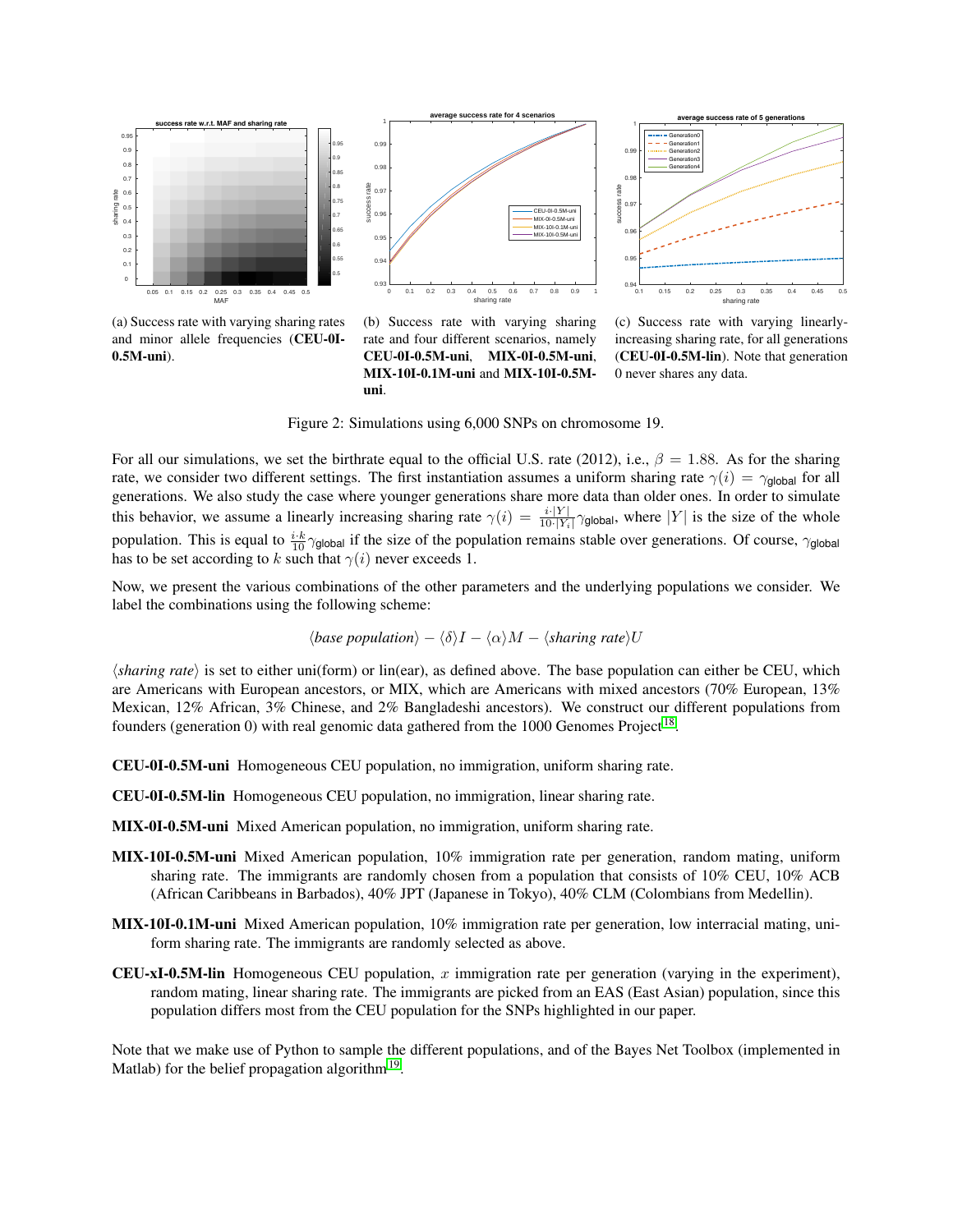<span id="page-5-0"></span>

(a) Success rate of 10 selected SNPs with respect to the sharing rate (CEU-0I-0.5M-uni).



(b) Success rate of inferring the SNP rs4988235 (associated with lactose intolerance) depending on the immigration and sharing rates (CEU-xI-0.5M-lin).



(c) Success rate of inferring the SNP rs7495174 (associated with eye color) depending on the immigration and sharing rates (CEU-xI-0.5M-lin).

Figure 3: Simulations using individual SNPs associated with phenotypes.

## Results

We highlight here the most interesting findings of our simulation using first 6,000 SNPs on chromosome 19 (Figure [2\)](#page-4-0) and then a set of 10 SNPs that are highly variable among populations and are linked to certain phenotypes (Figure [3\)](#page-5-0). We select  $n_f = 200$  founders from the 1000 Genomes Project and generate 4 additional generations from these individuals leading us to a population of around 1,000 individuals. We sample 10 different populations for every settings, and we generate 10 different subset of individuals sharing their genome for a given sharing rate and average the results.

Figure [2a](#page-4-0) depicts the success rate with respect to the minor allele frequencies (MAF) and the sharing rate. The minor allele frequency is defined as the frequency at which the least common allele occurs in a given population. As expected, the success rate monotonically increases with the sharing rate. Moreover, we see that the absolute success increase is higher for SNPs with high MAFs. This holds true since inferring the SNP with high chance is easier if the major allele occurs more frequently within a population by just relying on (public) MAF statistics. It is worth noting here that most of the 6,000 SNPs we use have a low to very low minor allele frequency: Out of 6,000 SNPs, 5,165 have their MAFs between 0 and 0.05, and 228 between 0.05 and 0.1. The other bins (from 0.1 to 0.5) in Figure [2a](#page-4-0) only contain between 61 and 102 SNPs.

Figure [2b](#page-4-0) shows the evolution of the success rate, averaged over all 6,000 SNPs, for increasing sharing rate. We observe that the baseline sucess rate is already very high (around 0.94) for all scenarios, due to the large number of SNPs with low MAFs. Moreover, the homogeneous CEU population gives slightly worse privacy provision than the more mixed populations. However, the interracial mating rate does not have any significant impact on the average privacy.

Figure [2c](#page-4-0) shows the impact of an increasing sharing rate of younger generations. The x-axis sharing rate is  $\gamma_{\text{global}}$  and the founding generation never shares anything. This generation's privacy is nevertheless slightly affected by descendants' sharing behavior. We clearly observe the privacy erosion for younger generations when sharing increasingly more genomic data.

Next, we focus on a small subset of 10 sensitive SNPs that are linked to various phenotypes, such as diseases, and are listed as "popular" on SNPedia<sup>[20](#page-7-18)</sup> that aggregates current knowledge on the relationship between SNPs and phenotypes. These SNPs consist of 2 SNPs associated with the Alzheimer's disease, 2 associated with eye color, 2 associated with type-2 diabetes, 1 associated with empathy, 1 associated with muscle strength, 1 associated with lactose intolerance and 1 associated with coronary heart disease. It is worth noting that, since some of these SNPs are not part of the 1000 Genomes dataset, we simulate these missing ones by sampling artificial SNPs with the allele frequencies provided on dbSNP.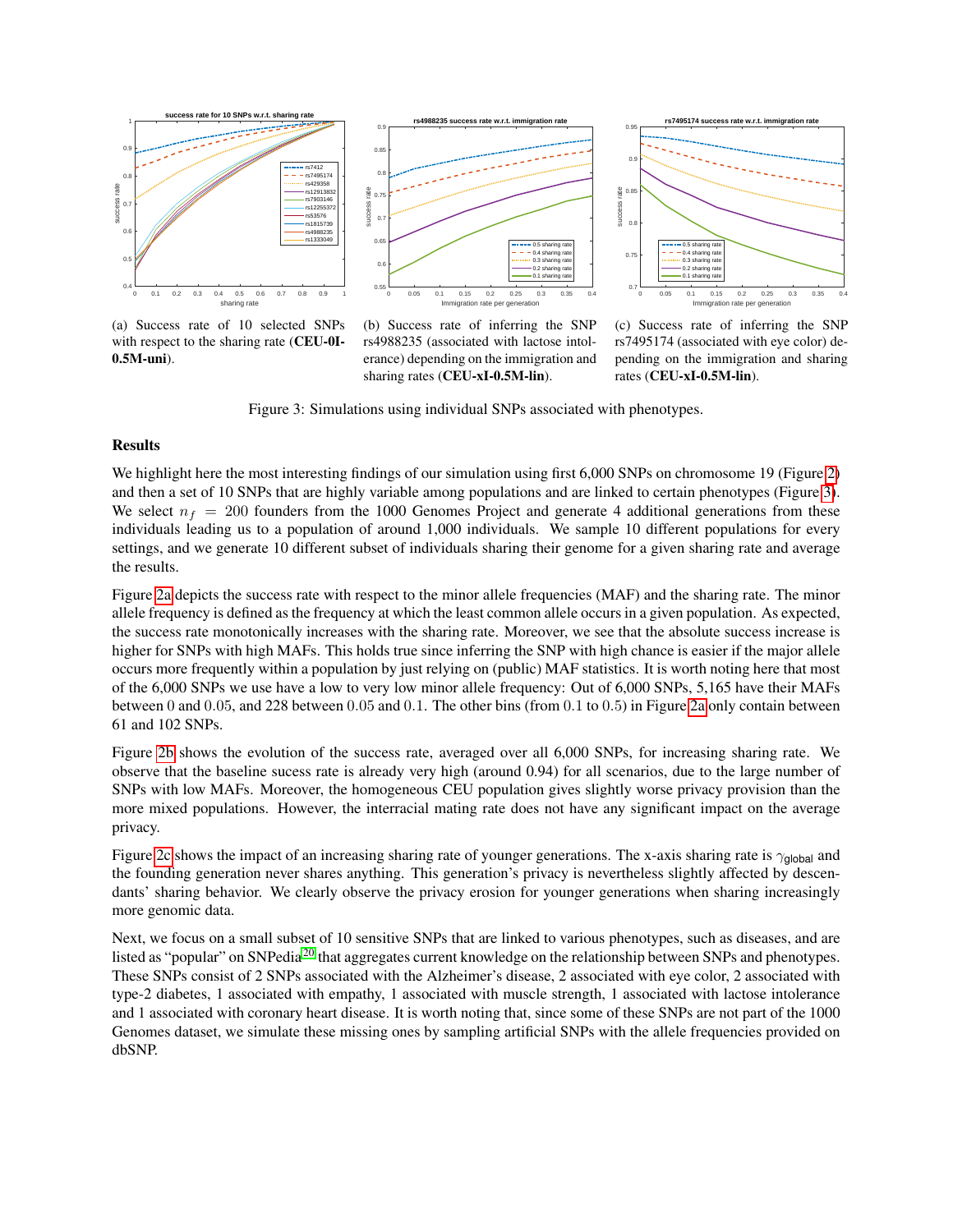First of all, we notice in Figure [3a](#page-5-0) that, despite a very homogeneous population, the baseline success rate is much smaller (around 0.5 for 7 out of 10 SNPs) with these sensitive SNPs than the average over all SNPs on chromosome 19. One of the most interesting parameters for individual SNPs is the immigration rate. Since there are sometimes large differences in the allele frequencies of individual SNPs between populations, genomic privacy can be highly affected by immigration. In general, there is no clear trend on how immigration influences the inference success of individual SNPs: immigration can both increase or decrease the success rate depending on the genetic diversity it brings. Figure [3b](#page-5-0) shows the influence of immigration from EAS (Eastern Asia) onto a SNP associated with lactose intolerance. If the amount of immigrating individuals increases, also the inference success of this SNP increases, since its minor allele frequency in the immigrating population is much smaller than the initial (CEU) population. Figure [3c,](#page-5-0) on the other hand, displays the influence of the same immigration onto a SNP associated with eye color. Here, the new diversity brought into the population leads to an enhancement of privacy. Out of the 10 SNPs, 4 fall into the latter category of SNPs where more immigration yields a better global privacy level in the end.

## 5 Conclusion

To the best of our knowledge, this work is the first to propose a framework for predicting the risk of privacy erosion for large populations at a relatively long term. Based on a probabilistic population model, we simulate and quantify the effect of large-scale availability of personal genomic data on the privacy of a large population.

Our findings show that indeed, an increasing proportion of individuals uploading their genomic data threatens not only the privacy of these persons, but also the privacy of the general population. Moreover, we observe that an increasing sharing rate of genomic data in the future can also have a substantial negative effect on the privacy of all older generations.

We find that mixed populations can slow down the erosion of genomic privacy over time compared to more homogeneous populations. This effect can be mostly explained by the larger genomic diversity in mixed populations.

Considering a scenario in which nobody shares its genomic data (baseline), the average genomic privacy level is already quite low, since most of the population carries the same variants in general. Thus, individuals sharing their genome especially affects the genomic privacy of variants that are varying a lot within the population. Such variants are often connected to sensitive information such as diseases.

Hence, focusing on a subset of such sensitive variants, we observe that, for most of them, the baseline genomic privacy is much higher than the one with all variants of one chromosome. Moreover, the effect of sharing the genome is much higher on the genomic privacy of those variants than on the global privacy.

Our work demonstrates that more research about the implications of large-scale availability of personal genomic data is necessary. Future directions could, for example, include an equational, probabilistic form of a simpler population model. Another promising direction is to incorporate multiple populations and regions with different sharing rates and parameters (e.g., different continents), and more sophisticated immigration model. Finally, other types of biomedical data (such as microRNA or gene expressions) are becoming increasingly available, it would be crucial to evaluate the privacy erosion stemming from sharing those data as well<sup>[21,](#page-7-19)[22](#page-7-20)[,23](#page-7-21)</sup>.

## Acknowledgements

This work was supported by the German Federal Ministry of Education and Research (BMBF) through funding for the Center for IT-Security, Privacy and Accountability (CISPA) (FKZ: 16KIS0656) and by the German Research Foundation (DFG) via the collaborative research center "Methods and Tools for Understanding and Controlling Privacy" (SFB 1223), project A5.

## **References**

<span id="page-6-0"></span>1. Power of one million. <http://blog.23andme.com/news/one-in-a-million/>, . Accessed: 2016- 07-14.